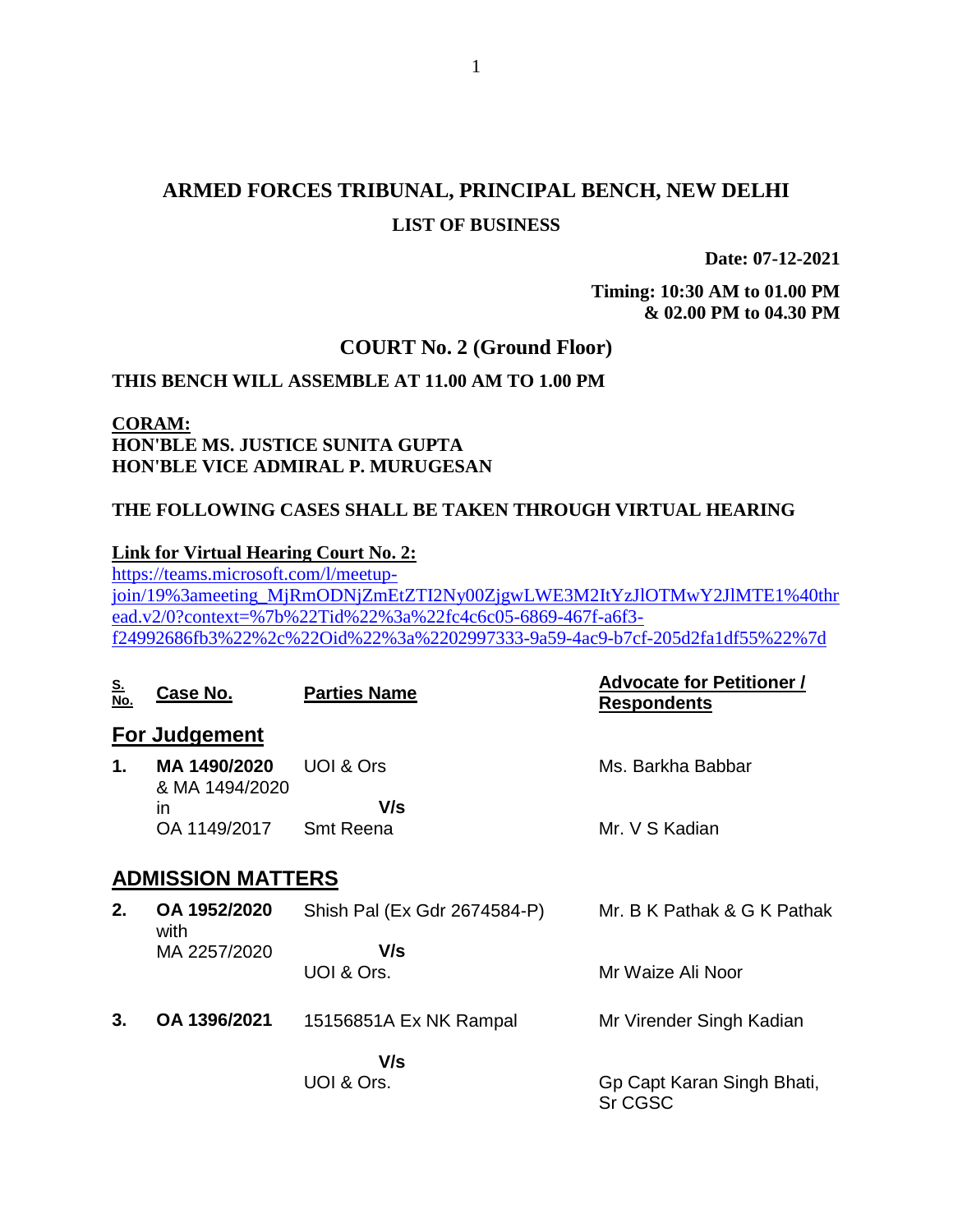**4. OA 1565/2021** with MA 1464/2021 Capt (IN) Chandra Sekhar Panda (Retd) (No 70275 R)  **V/s** UOI & Ors. Mr KR Verma Dr. Vijendra Singh Mahndiyan **5. OA 2079/2021** with MA 2154/2021 Ex CPL Shahid Roshan (682202 R) Mr Ajit Kakkar & Assoiates  **V/s** UOI & Ors. Mr. Avdhesh Kumar Singh **6. OA 2415/2021** Sh Prakash Dip H/o Lt Kavita Bharti Mr Angsuman Ojha & Rohit (NS-23897F)  **V/s** UOI & Ors. Pratap Mr Anil Gautam **7. OA 2681/2021** with MA 2830/2021 Ex Swr Bhasmare Sandipan Dinkar Mr J P Sharma & Associates (15492853-P)  **V/s** UOI & Ors. None **8. OA 2682/2021** with MA 2831/2021 Sub / SKT Sandip Kundu (JC 351830X)  **V/s** UOI & Ors. Ms Archana Ramesh None **9. OA 2699/2021** Gp Capt (TS) Laishram G Singh (Retd) Mr Manoj Kumar Gupta (18841)  **V/s** UOI & Ors. None **10. OA 2701/2021** with MA 2850/2021 Hav Rajesh Kumar Singh (Retd) (14620123)  **V/s** UOI & Ors. Mr Manoj Kumar Gupta None **11. OA 2705/2021** with MA 2864/2021 Ex Rect Patil Nivruti Janaba (2804244 Y)  **V/s** UOI & Ors. Mr Ved Prakash & Mr Devendra Kumar None **12. OA 2706/2021** Ex LEM (R) Arnab Ganguly (Nos 214693-R)  **V/s** UOI & Ors. Mr Ved Prakash & Devender Kumar None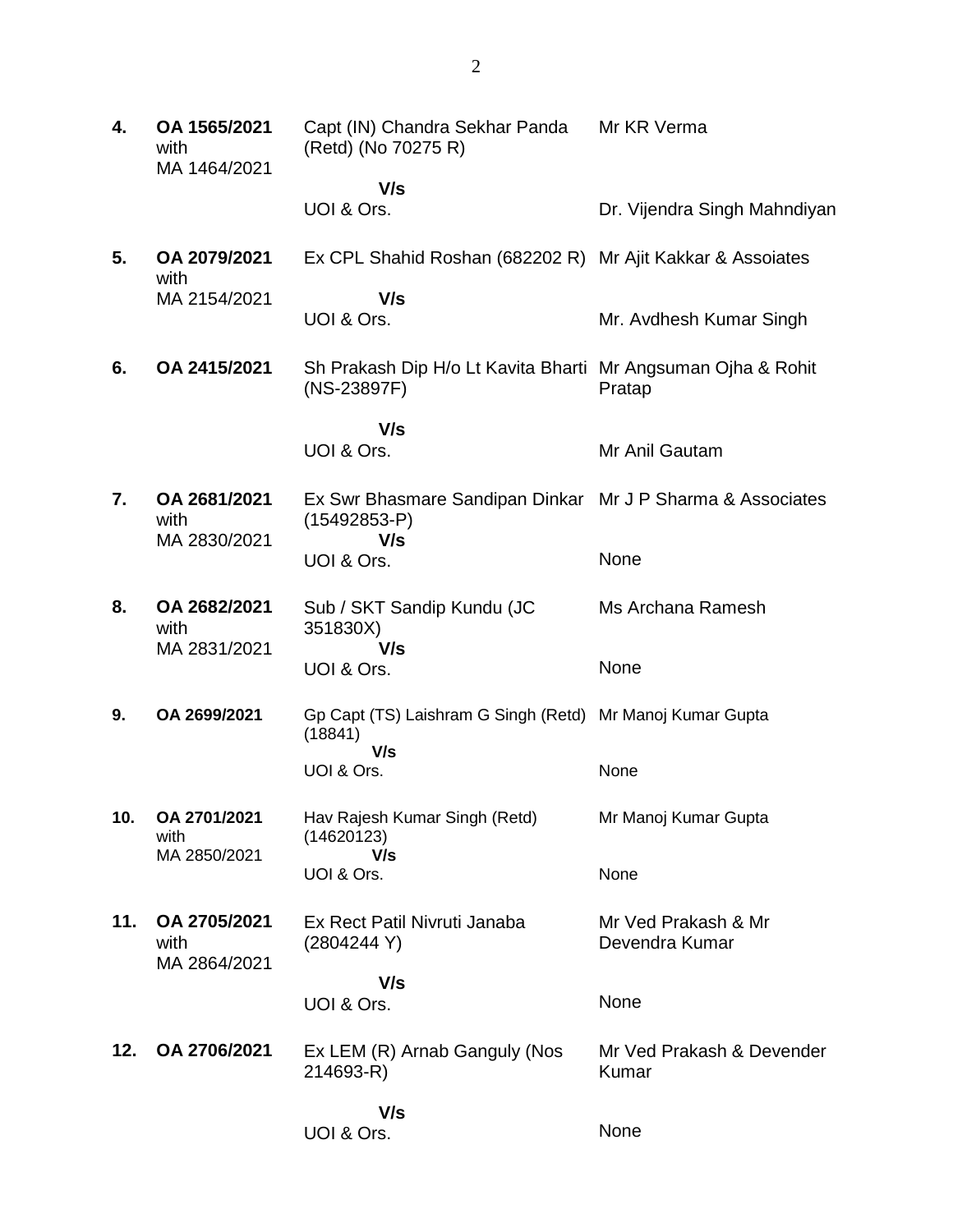| 13.         | OA 2707/2021<br>with<br>MA 2865/2021 | Ex Sep Aklimoddin Fahimoddin<br>(14830727X)                           | Mr Ved Prakash & Devendra<br>Kumar |
|-------------|--------------------------------------|-----------------------------------------------------------------------|------------------------------------|
|             |                                      | V/s                                                                   |                                    |
|             |                                      | UOI & Ors.                                                            | None                               |
| 14.         | OA 2708/2021                         | Ex PO LOG (MAT) Tej Bahadur<br>Chauhan (214465-Y)                     | Mr Ved Prakash & Devendra<br>Kumar |
|             |                                      | V/s                                                                   |                                    |
|             |                                      | UOI & Ors.                                                            | None                               |
|             | <u>MA (EXECUTION)</u>                |                                                                       |                                    |
| 15.         | MA 1229/2019<br>$\mathsf{I}$         | JC-376985X Sub (JE NE) Gawali N Mr. J P Sharma<br><b>S &amp; Ors.</b> |                                    |
|             | MA 725/2019<br>in MA 531/2018        | V/s                                                                   |                                    |
|             | in OA 1046/2015 UOI & Ors.           |                                                                       | Mr Anil Gautam                     |
| 16.         | MA 1651/2019<br>& MA 2837/2021       | JC-084913K Ex Sub (Dvr MT) Ram Mr. JP Sharma & Associates<br>Phal     |                                    |
|             | $\mathsf{I}$<br>OA 397/2016          | V/s<br>UOI & Ors                                                      | Mr Shyam Narayan                   |
|             | <u>MA (OTHERS)</u>                   |                                                                       |                                    |
| 17.         | MA 69/2020<br>in.                    | Lt Col Arun Kumar Sarma (Retd)                                        | Mr. A S Paur                       |
|             | OA 180/2017                          | V/s                                                                   |                                    |
|             |                                      | UOI & Ors                                                             | <b>Mr Arvind Patel</b>             |
| 18.         | MA 1491/2020<br>in                   | Ex Sgt Shepal Bhal Chandra (No<br>244337)                             | Mr Manoj Kr Gupta                  |
|             | MA 763/2020<br>$\mathsf{I}$          | V/s<br>UOI & Ors                                                      | Mr. Ashok Chaitanya                |
|             | OA 1673/2019                         |                                                                       |                                    |
| 19.         | MA 890/2021                          | Ex Nk (TS) Sanjay (16017739-Y)                                        | Mr A K Trivedi & Associates        |
|             | ın<br>OA 288/2021                    | V/s<br>UOI & Ors                                                      | Mr. Shyam Narayan                  |
| <b>WITH</b> |                                      |                                                                       |                                    |
|             |                                      |                                                                       |                                    |
| 20.         | MA 2318/2021<br>with OA              | Ex Nk (TS) Sanjay (16017739-Y)                                        | Mr A K Trivedi & Associates        |
|             | 288/2021                             | V/s                                                                   |                                    |

Mr Shyam Narayan

UOI & Ors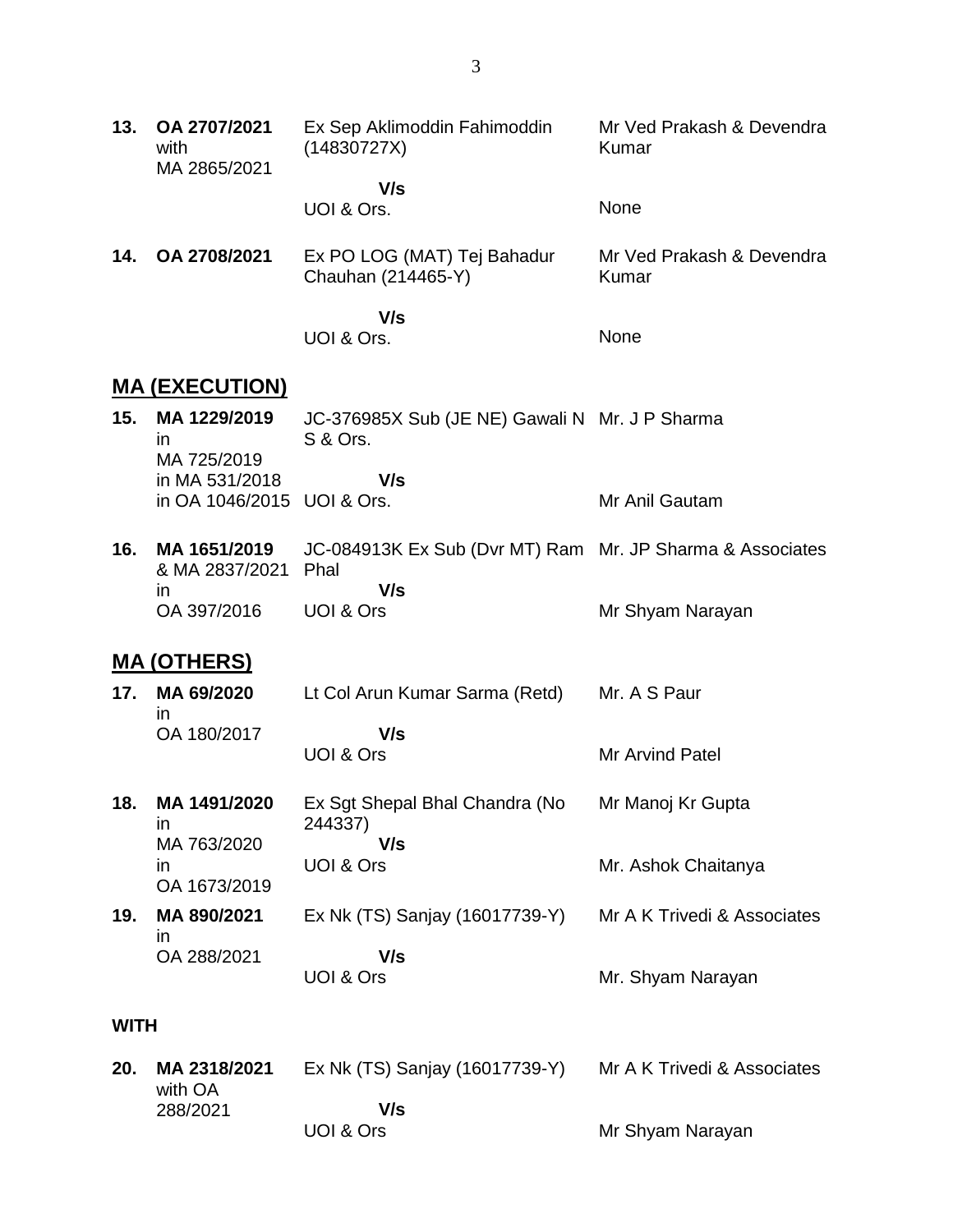**21. MA 2293/2021** in OA 1450/2019 Ex Nk Bhagat Singh (2983098)  **V/s** UOI & Ors Mr Ajit Kakkar & Associates None **22. MA 2738/2021** in OA 94/2021 IC 52262 Lt Col Sanjiv Basu Mallick  **V/s** UOI & Ors Mr Indra Sen Singh Mr. Prabodh Kumar **23. MA 2822/2021** in OA 587/2021 JWO Pramidala Ganga Raju (Retd) Mr Rakesh Kumar Yadav (Service No. 717634-A)  **V/s** UOI & Ors Mr. Prabodh Kumar **24. MA 2849/2021** in MA 2020/2021 in OA 243/2021 WO Kashiswar Mukhopadhyay (Retd) (No 655146 L)  **V/s** UOI & Ors Mr Manoj Kr Gupta Mr Satya Ranjan Swain **25. MA 2869/2021** in OA 932/2016 Ex Rect Chandra Mohan  **V/s** UOI & Ors Mr Ved Prakash & Mr Devendra Kumar Dr Vijendra Singh Mahndiyan

## **Pleadings Not Complete**

| 26.                       | OA 1912/2019<br>with     | Air Cmde NN Reddy (NO 17455K) Mr Ajit Kakkar |                   |  |
|---------------------------|--------------------------|----------------------------------------------|-------------------|--|
|                           | MA 1355/2020,            | V/s                                          |                   |  |
|                           | 1547/2020 &<br>2799/2019 | UOI & Ors.                                   | Ms. Suman Chauhan |  |
| <b>Pleadings Complete</b> |                          |                                              |                   |  |

**27. OA 2110/2019** with MA 2317/2021 JC-341870L Ex Nb Sub Sunil Kumar KP  **V/s** UOI & Ors. Mr. Ajit Kakkar Dr. Vijendra Singh Mahndiyan

## **FOR FINAL HEARING**

| 28. | OA (Appeal)<br>1978/2019<br>with                      | Ex Sep Surendra Singh<br>(No.149367752M)<br>V/s | Mr. Ajit Kakkar  |
|-----|-------------------------------------------------------|-------------------------------------------------|------------------|
|     | MA 2854/2019<br>OA (Appeal)<br>1/2019<br>(RB, Jaipur) | UOI & Ors.                                      | Mr Shyam Narayan |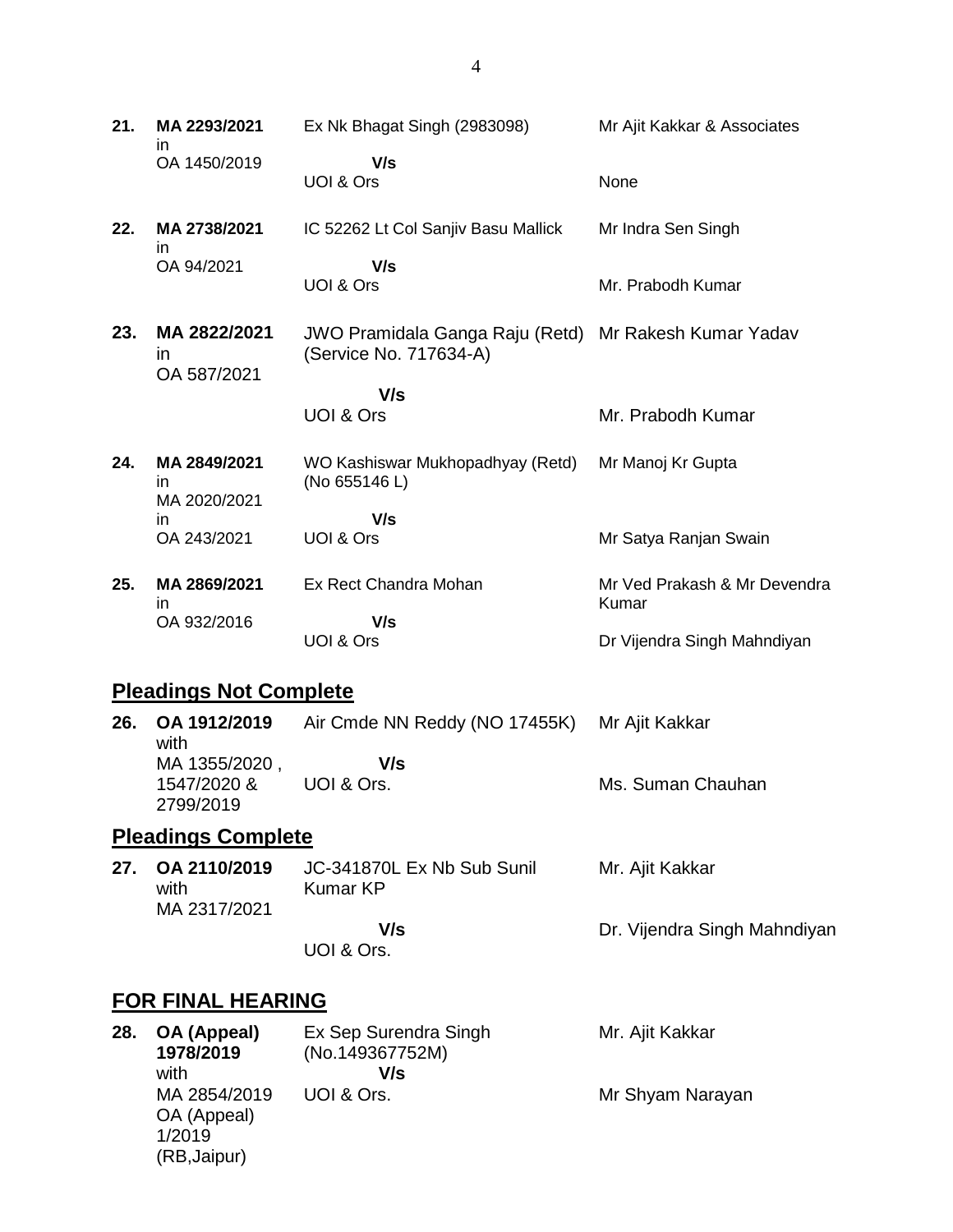# **ARMED FORCES TRIBUNAL, PRINCIPAL BENCH, NEW DELHI LIST OF BUSINESS**

**Date: 07-12-2021**

**Timing: 10:30 AM to 01.00 PM & 02.00 PM to 04.30 PM**

## **COURT No. 3 (First Floor)**

### **THIS BENCH WILL ASSEMBLE AT 11.00 AM**

#### **CORAM:**

### **HON'BLE MS. JUSTICE ANJANA MISHRA HON'BLE LT. GEN. P. M. HARIZ**

### **THE FOLLOWING CASES SHALL BE TAKEN THROUGH VIRTUAL HEARING**

### **Link for Virtual Hearing Court No. 3:**

<https://aftpb.webex.com/meet/vcaftpb>

| <u>S.</u><br>No. | <u>Case No.</u>                      | <b>Parties Name</b>                                   | <b>Advocate for Petitioner /</b><br><b>Respondents</b> |
|------------------|--------------------------------------|-------------------------------------------------------|--------------------------------------------------------|
|                  | <b>ADMISSION MATTERS</b>             |                                                       |                                                        |
| 1.               | OA 2341/2021                         | SL - 03411 K Lt Col K Ramaraj<br>(Retd)               | Mr Rajiv Manglik                                       |
|                  |                                      | V/s                                                   |                                                        |
|                  |                                      | UOI & Ors.                                            | Mr Rajeev Kumar                                        |
| $2_{-}$          | OA 2473/2021                         | MR 04262N Lt Gen Umesh Kumar<br>Sharma (Retd)         | Mr Anil Kumar Srivastava                               |
|                  |                                      | V/s<br>UOI & Ors.                                     | None                                                   |
| 3.               | OA 2596/2021                         | Ex MWO (HFO) Onkar Nath<br>Tripathi (627867-A)<br>V/s | Mr Bijendra Kumar Pathak                               |
|                  |                                      | UOI & Ors.                                            | Mr. Satya Ranjan Swain                                 |
| 4.               | OA 2597/2021<br>with<br>MA 2733/2021 | Ex Hav Hony Nb Sub Ram Pyare<br>Pandey (7116019-Y)    | Mr Virender Singh Kadian                               |
|                  |                                      | V/s                                                   |                                                        |
|                  |                                      | UOI & Ors.                                            | Mr. Anil Gautam                                        |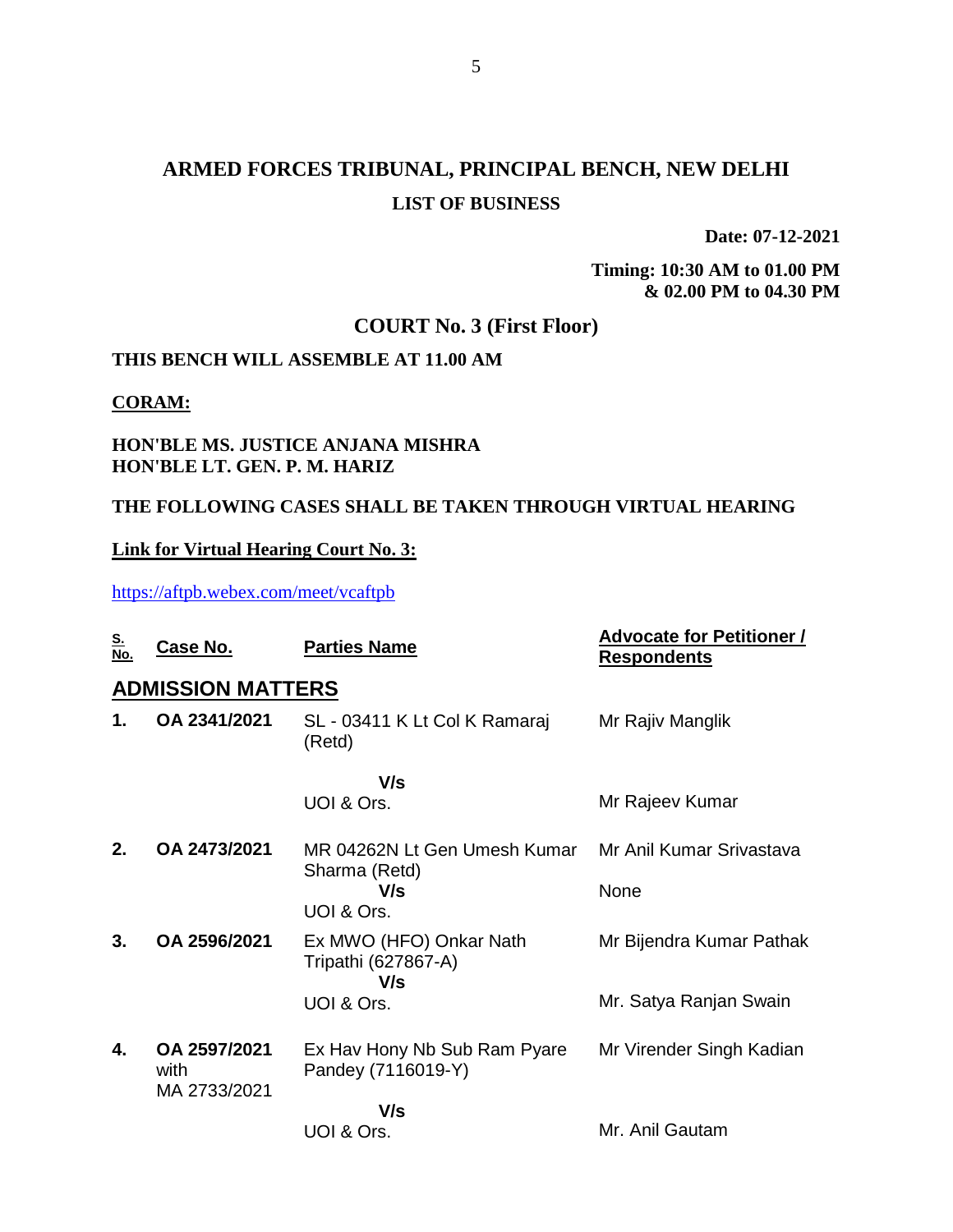**5. OA 2598/2021** with MA 2734/2021 & 2735/2021 Sub Maj (Hony /Lt Suresh Kumar (Retd) (JC 724488 M  **V/s** UOI & Ors. Mr S S Parihar Mr. V Pattabhi Ram **6. OA 2599/2021** with MA 2736/2021 JWO Rachit Gupta (Retd) (777376- Mr V C Shukla & Raj Kumar H)  **V/s** UOI & Ors. Ms Barkha Babbar **7. OA 2600/2021** with MA 2737/2021 Sgt Sarad Srivastava (Retd) (No 764673 R)  **V/s** UOI & Ors. Mr Raj Kumar Ms. Suman Chauhan **8. OA 2601/2021** with MA 2740/2021 15389452A Ex Hav (ACP Nb Sub) Subash Chand  **V/s** UOI & Ors. Mr J P Sharma & Associates Mr. J S Rawat **9. OA 2602/2021** with MA 2741/2021 Ex Rect Amit Kumar (22000808-M) Mr J P Sharma & Associates  **V/s** UOI & Ors. Mr. Y P Singh **10. OA 2603/2021** with MA 2750/2021 JC-372168F Ex Sub Maj (Hony Lt) Suresh Chand  **V/s** UOI & Ors. Mr J P Sharma & Associates Mr. Satya Ranjan Swain **11. OA 2605/2021** with MA 2758/2021 Ex Sgt Dandemoraju Hanumantha Rao (254912)  **V/s** UOI & Ors. Mr Ajit Kakkar & Associates Mr. Prabodh Kumar **12. OA 2606/2021** Sep Mahaveer Yadav (Retd) (No 14412668 A)  **V/s** UOI & Ors. Mr US Maurya Mr. S D Windlesh **13. OA 2617/2021** with MA 2769/2021 Ex Sep (ACP-1) Dilip Singh (6941966-W)  **V/s** UOI & Ors. Mr J P Sharma & Associates Mr. Shyam Narayan